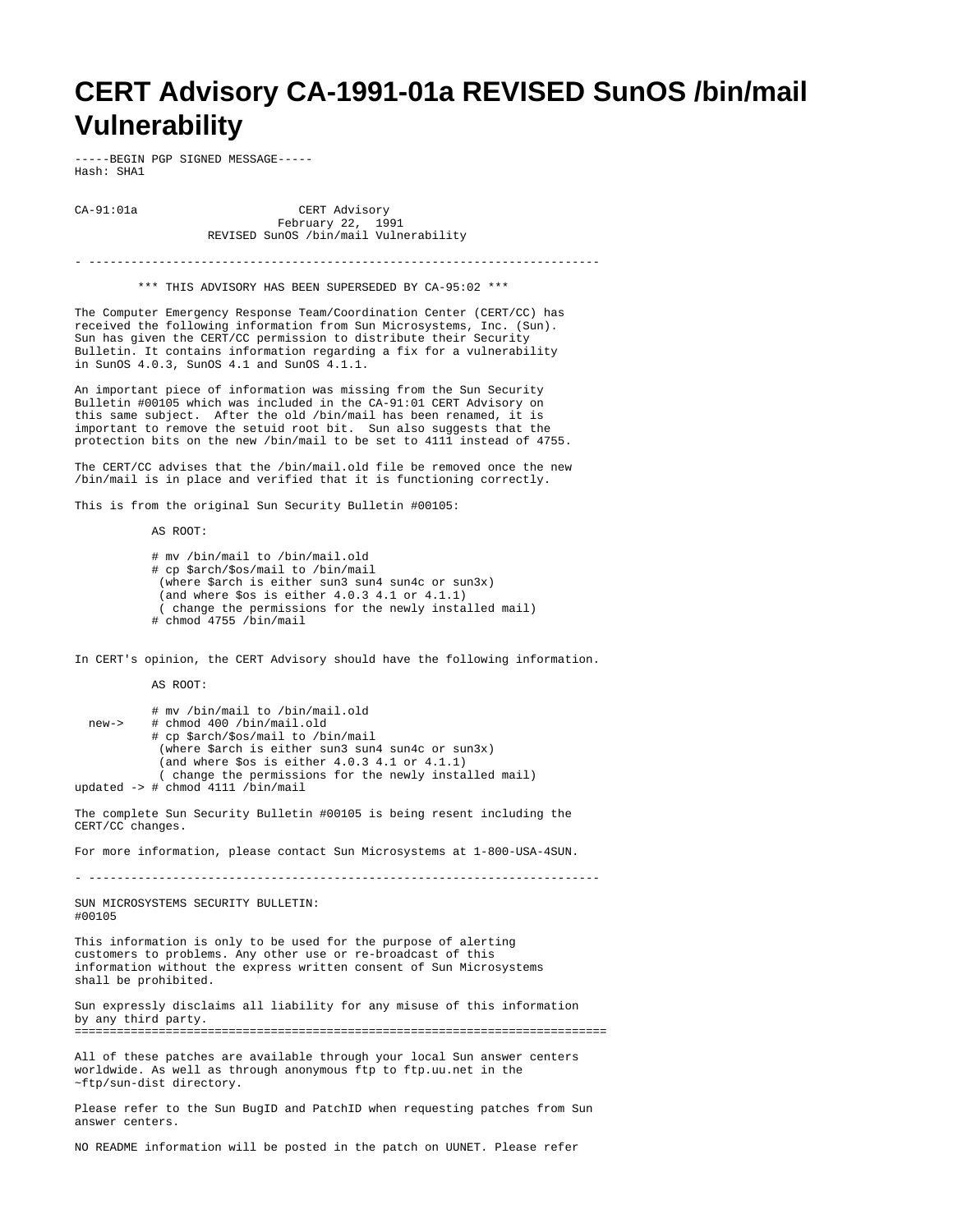the the information below for patch installation instructions. ============================================================================ Sun Bug ID : 1047340<br>Synopsis : /bin/ma : /bin/mail can be caused to invoke a root shell if given the (im)proper arguments. Sun Patch ID: 100224-01 Checksum of compressed tarfile 100224-01.tar.Z = 64102 109 ============================================================================ Patch-ID# 100224-01 Keywords: mail, delivery, /bin/mail, 4.1, sendmail Synopsis: SunOS 4.1.1, 4.1, 4.0.3: program "mail" problem in delivering mail + security enhancement Date: 15 Jan 1990 SunOS release: 4.0.3 4.1 4.1.1 Topic: /bin/mail delivering fix BugId's fixed with this patch: 1045636 1047340 Architectures for which this patch is available: sun3, sun3x, sun4, sun4c, sun4/490\_4.1\_PSR\_A. Patches which may conflict with this patch: 100161-01. This patch obsoletes patch 100161-01 since this patch incorporates 100161-01 fixes plus the new fixes. Obsoleted by: SysV Release 4 Problem Description: Bug ID: 1045636 /bin/mail is the local delivery agent for sendmail. In some particular instance, /bin/mail parse its argument incorrectly and therefore, mail are being drop into the bit bucket... If you have users that has "f" has the second character, you might want to try the following: (substitute "af" with anyuser with "f" as second character) >From any machine except mailhost: /bin/lib/sendmail -t -v <<END From: anyuser to: anyuser Subject: test<br>Cc: af Cc: af <-- substitute any username with second character as "f" test END When the mail arrived on mailhost, sendmail process will invoke /bin/mail with the following argument "/bin/mail -r anyuser -d af anyuser". Now you are in trouble. The following are different scenarios for /bin/mail. 1) /bin/mail -r anyuser -d af <mailmessages worked fine 2) /bin/mail -r anyuser -d anyone af ... <mailmessages worked fine 3) /bin/mail -r anyuser -d af anyone ... <mailmessages !!error!! in case (3), /bin/mail thinks that you want to read mail instead of delivering mail. Therefore, mail messages is lost. BugID: 1047340 /bin/mail can be caused to invoke a root shell if given the (im)proper arguments. INSTALL: AS ROOT: # mv /bin/mail to /bin/mail.old # chmod 400 /bin/mail.old # cp \$arch/\$os/mail to /bin/mail (where \$arch is either sun3 sun4 sun4c or sun3x) (and where \$os is either 4.0.3 4.1 or 4.1.1)

 ( change the permissions for the newly installed mail) # chmod 4111 /bin/mail